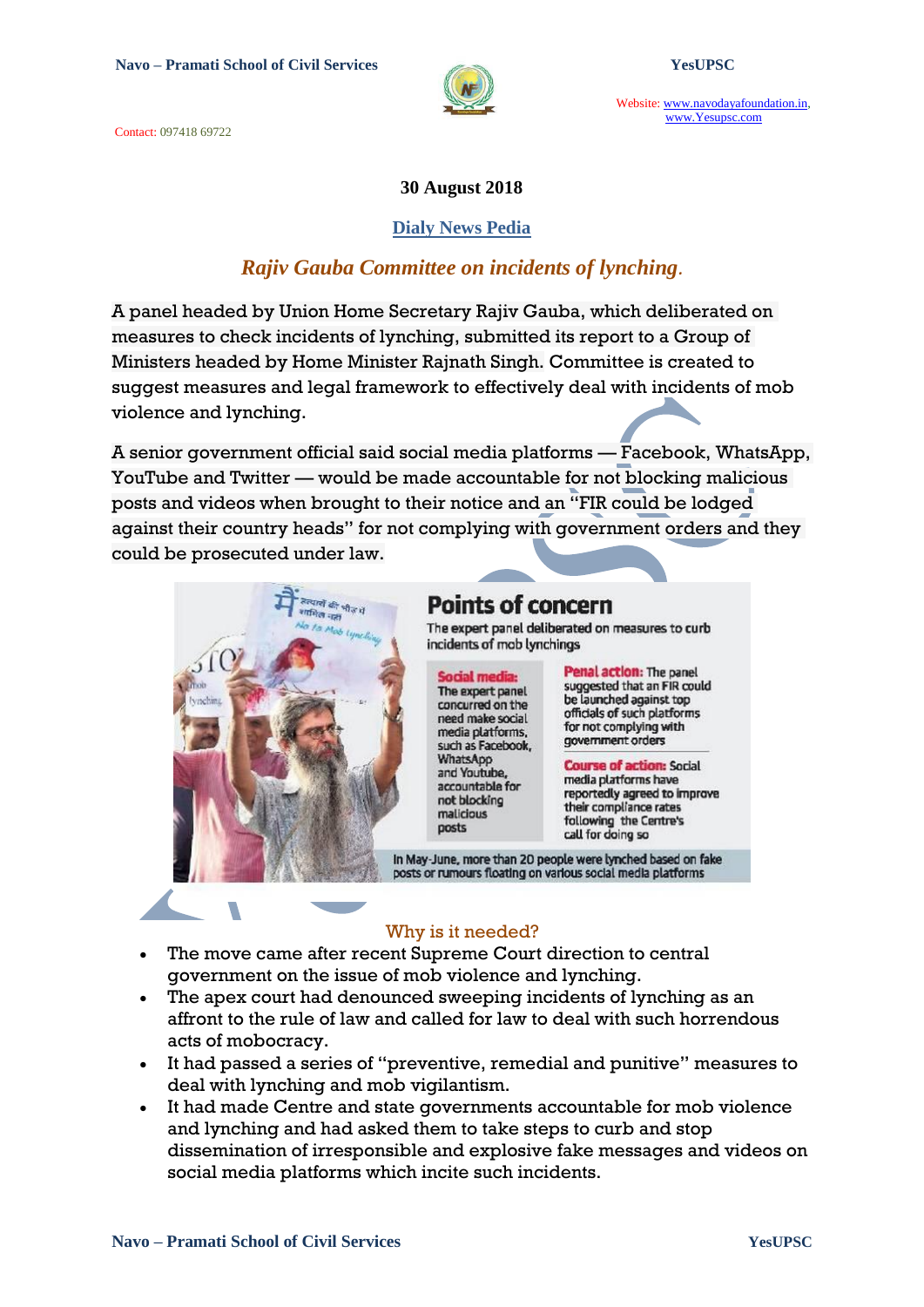# *O-SMART*

Cabinet approves Umbrella scheme "Ocean Services, Technology, Observations, Resources Modelling and Science (O-SMART)" of Ministry of Earth Sciences

The Cabinet Committee on Economic Affairs, chaired by the Prime Minister Shri Narendra Modi has given its approval for the umbrella scheme "Ocean Services, Technology, Observations, Resources Modelling and Science (O-SMART)", for implementation during the period from 2017-18 to 2019-20. The scheme encompasses a total of 16 sub-projects addressing ocean development activities such as Services, Technology, Resources, Observations and Science.

## **Impact:**

The services rendered under the O-SMART will provide economic benefits to a number of user communities in the coastal and ocean sectors, namely, fisheries, offshore industry, coastal states, Defence, Shipping, Ports etc. Currently, five lakhs fishermen community are receiving this information daily through mobile which includes allocation of fish potential and local weather conditions in the coastal waters. This will help in reducing the search time for fishermen resulting savings in the fuel cost. Implementation of O-SMART will help in addressing issues relating to Sustainable Development Goal-14, which aims to conserve use of oceans, marine resources for sustainable development. The state-of-the art early warning systems setup for oceanic disasters viz., Tsunami, storm surges, are also providing round the clock services for India and countries of the Indian Ocean, which have been recognized by UNESCO.

# *Google's Project Navlekha to help regional publications go online.*

**Google announced Project Navlekha** at its **4th edition of Google for India Event held** in New Delhi. Project Navlekha has been launched to enable Indian publishers of regional languages to publish their content online, without facing the trouble of selling printed copies.

The official website of Navlekha can be easily interpreted by users. Users can also obtain help from experts to set up their publication website.

Search engine giant Google has unveiled Project Navlekha to make online content relevant for more Indian users especially in local languages. India is important market for Google as it is second largest population of internet users in the world. At present, amount of online content in Indian languages is only 1% of what is available in English.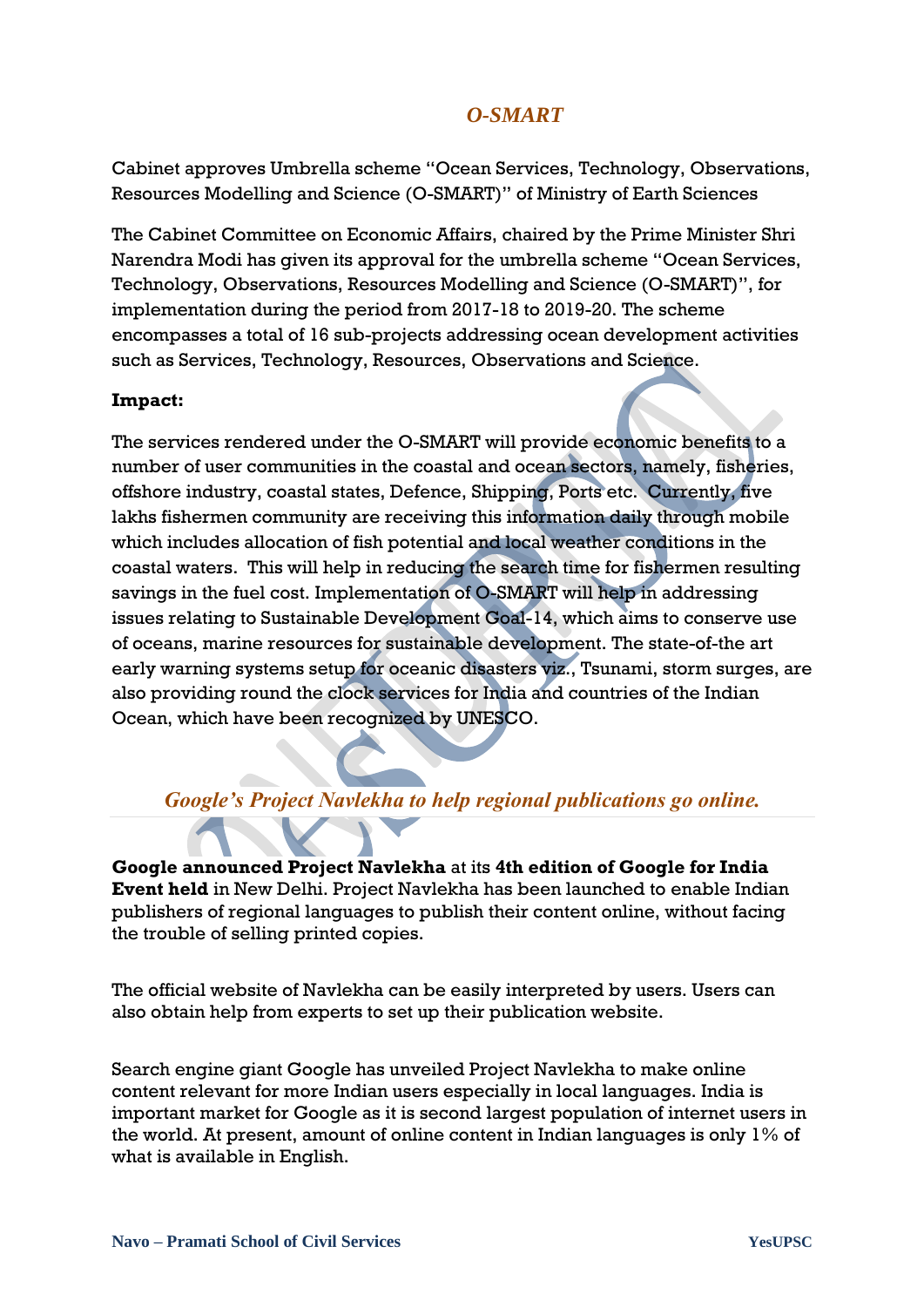Navlekha is word derived from Sanskrit meaning "a new way to write." This project aims to bring 135,000 local language publishers online by making web hosting smooth and simple.

It will allow local publishers who do not have websites to make their offline content fit for online publishing in less than a minute.

It also comprises tool that uses Artificial Intelligence (AI) to allow publishers to simply scan documents or PDFs and create instant web pages on the platform. No expert digital knowledge is required in the process. Under Navlekha project, Google will help these publishers to receive training and support and a branded page domain for the first three years.

*Bay of Bengal Initiative for Multi-Sectoral Technical and Economic Cooperation (BIMSTEC)*

It is an international organisation of seven nations of [South Asia](https://en.wikipedia.org/wiki/South_Asia) and [South East](https://en.wikipedia.org/wiki/South_East_Asia)  [Asia,](https://en.wikipedia.org/wiki/South_East_Asia) housing 1.5 billion people and having a combined gross domestic product of \$3.5 trillion (2018).<sup>[\[3\]\[4\]](https://en.wikipedia.org/wiki/Bay_of_Bengal_Initiative_for_Multi-Sectoral_Technical_and_Economic_Cooperation#cite_note-lead1-3)</sup> The BIMSTEC member states— [Bangladesh,](https://en.wikipedia.org/wiki/Bangladesh) [India,](https://en.wikipedia.org/wiki/India) [Myanmar,](https://en.wikipedia.org/wiki/Myanmar) [Sri Lanka,](https://en.wikipedia.org/wiki/Sri_Lanka) [Thailand,](https://en.wikipedia.org/wiki/Thailand) [Bhutan,](https://en.wikipedia.org/wiki/Bhutan) and [Nepal](https://en.wikipedia.org/wiki/Nepal)<sup>[\[5\]](https://en.wikipedia.org/wiki/Nepal)</sup>—are among the [countries dependent on the Bay of Bengal.](https://en.wikipedia.org/wiki/Countries_dependent_on_the_Bay_of_Bengal)

Fourth BIMSTEC Summit Declaration, Kathmandu, Nepal (August 30-31, 2018)

**"Towards a Peaceful, Prosperous and Sustainable Bay of Bengal Region"**

## Evolution of BIMSTEC

BIST-EC (Bangladesh, India, Sri Lanka, Thailand - Economic Cooperation) was formed at a meeting in Jun 1997 in Bangkok. Myanmar was admitted in Dec 1997 and the organization was renamed as BIMST-EC. The grouping expanded when Nepal and Bhutan were admitted in Feb 2004. The grouping's name was changed to BIMSTEC (Bay of Bengal Initiative for Multi-Sectoral Technical and Economic Cooperation) at 1st Summit Meeting held in Bangkok in Jul 2004.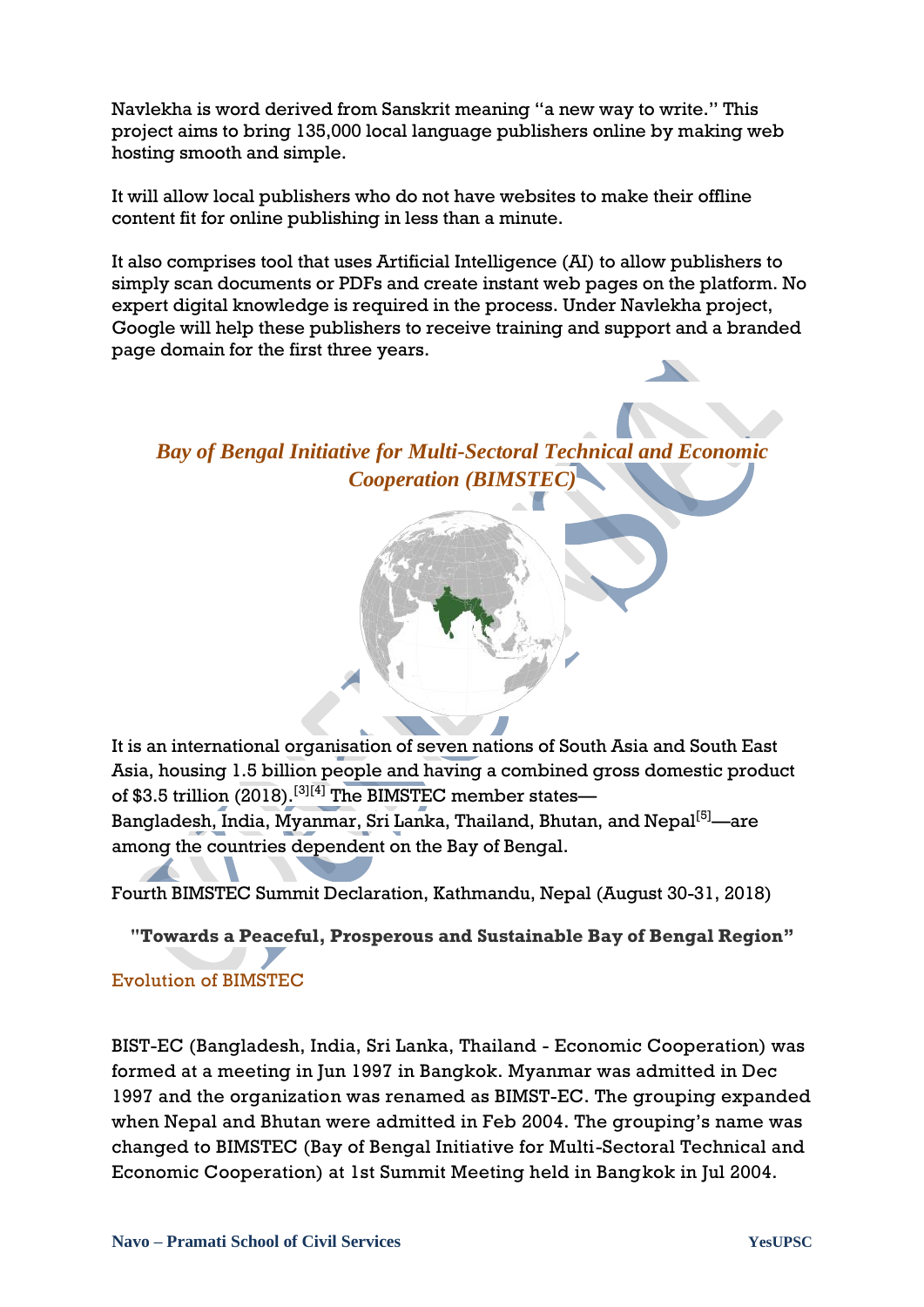### BIMSTEC principles:

The founding principles of BIMSTEC are as follows:

**i.** Cooperation within BIMSTEC will be based on respect for the principle of sovereign equality, territorial integrity, political independence, nointerference in internal affairs, peaceful co- existence and mutual benefit.

**ii.** Cooperation within BIMSTEC will constitute an addition to and not be a substitute for bilateral, regional or multilateral cooperation involving the Member States.

## Area of Cooperation

BIMSTEC has been steadily expanding its agenda. The grouping has identified 14 priority areas: transport and communication, tourism, environment and disaster management, Climate change, Fisheries, Agriculture, Public Health, Poverty Alleviation, Culture and counter terrorism and transnational crime etc.

### What is BIMSTEC grid interconnection?

- $\triangleright$  It is a Plan of Action for Energy Cooperation in BIMSTEC
- $\triangleright$  In the fourth meeting of BIMSTEC held in January 2017, the MoU was discussed and finalised.
- $\triangleright$  The MoU provides a broad framework of cooperation for the implementation of grid interconnections for the purpose of carrying out trade in electricity.
- $\triangleright$  Its objective is to promote rational and optimal power transmission in the BIMSTEC region.
- $\triangleright$  The MoU for the establishment of the BIMSTEC grid interconnection facilitates:
	- $\circ$  Optimization of energy resources in the BIMSTEC region for mutual benefits on non-discriminatory basis subject to laws, rules and regulations of the respective Parties;
	- o Promotion of efficient, economic, and secure operation of power system by developing regional electricity networks;
	- o Necessity of optimization of capital investment for additional capacity generation across the region; and
	- o Power exchange through cross-border interconnections.

# *Prime Minister's Science, Technology and Innovation Advisory Council*

# *(PM-STIAC)*

Government has constituted a high power committee to advise it on policy matters related to science, technology and innovation

Named as PM-STIAC (Science, Technology, Innovation Advisory Committee), the 21-member committee,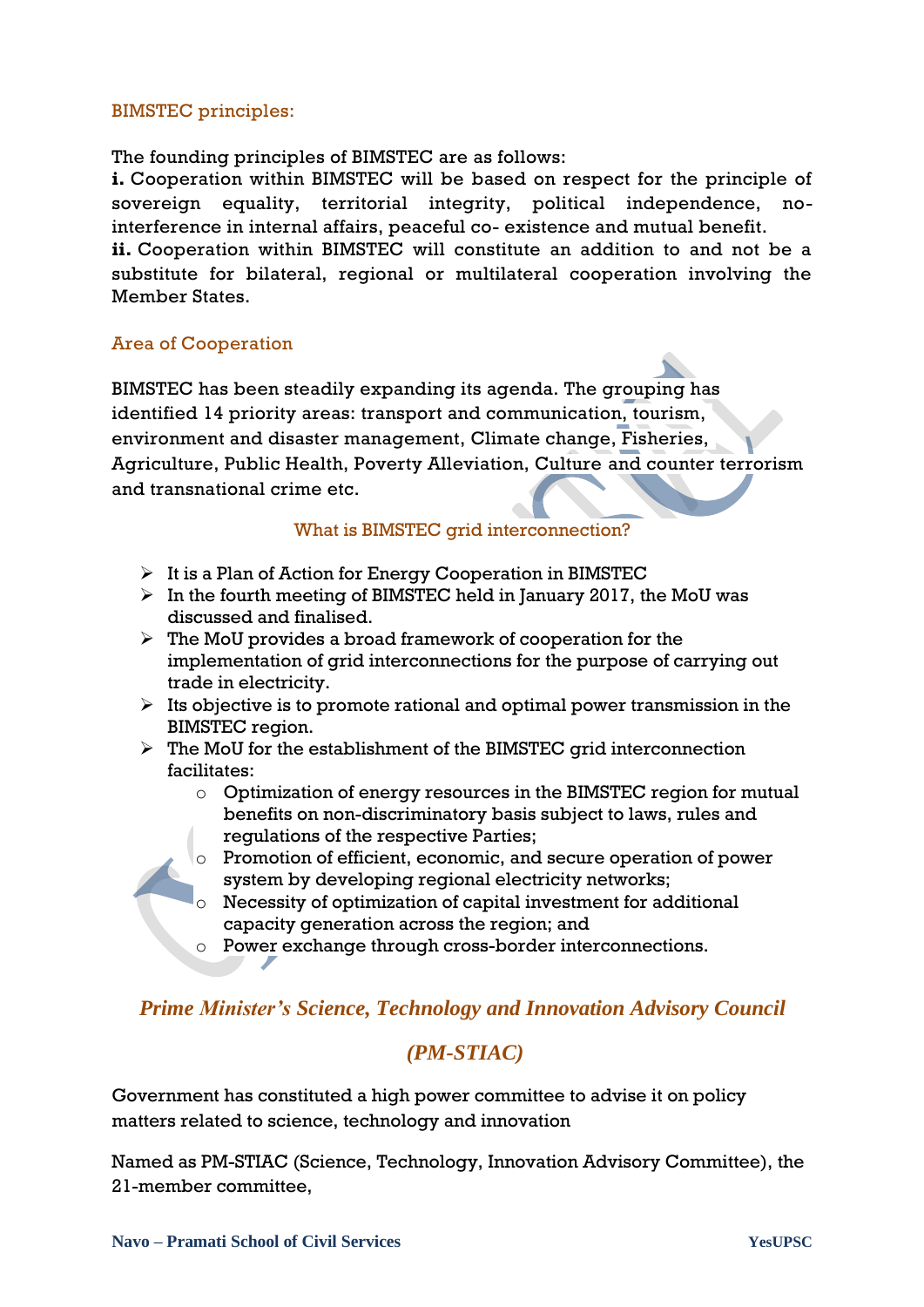It will be headed by Principal Scientific Advisor to the government of India. It has nine members, including Chairperson. Apart from nine members, it will also have twelve special invitees — eleven ex officio secretaries 10 central ministries, related to science, technology, energy and education, are special invitees to the panel.

The committee will advise the Prime Minister on all matters related to S&T, innovation and monitor the implementation of PM's vision on the same.

It will facilitate the formulation and implementation of policies and decisions provide action-oriented and future preparedness advice and assist in directing S&T to solve the socio economic problems in the country. It will also have a large focus on driving innovation in education, research, industry etc.

PM-STIAC will effectively supersede the SAC-Cabinet and SAC-PM.

# *EDITORIAL.*

India's R&D spend stagnant for 20 years at 0.7% of GDP

To Read.



India's spending on R&D in terms of percentage of [GDP](https://economictimes.indiatimes.com/topic/GDP) has been stagnant at 0.6 to 0.7 per cent in the last two decades -- much lower than the US, China, South Korea and Israel, the Economic Survey said today. The country needs to redouble its efforts to make improvements in science and R&D, said the Economic Survey 2017-18, tabled in Parliament by Finance Minister [Arun Jaitley.](https://economictimes.indiatimes.com/topic/Arun-Jaitley)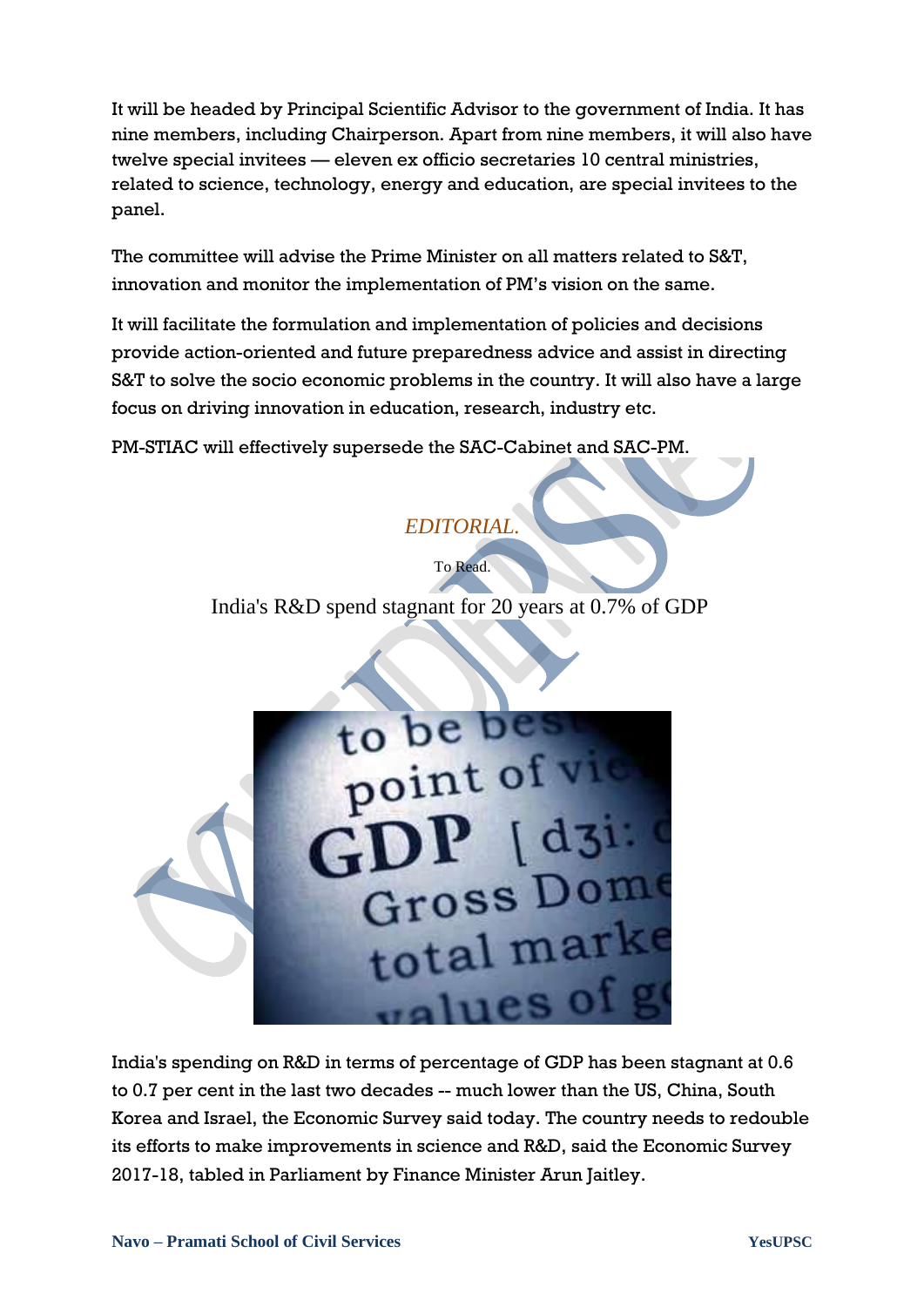It has called for doubling national expenditures on R&D. Although India's investment in science, which is measured in terms of Gross Expenditure on R&D (GERD), has tripled in the last decade, the ratio was stagnant at 0.6 to 0.7 per cent of the GDP. "India's spending on R&D (about 0.6 per cent of GDP) is well below that in major nations such as the US (2.8), China (2.1), Israel (4.3) and Korea (4.2)," the survey said. India's GRED has tripled in the last decade to Rs 85,326 crores in 2014-15 from Rs 24,117 crore of 2004-05. It is estimated at Rs 1,04,864 crore in 2016-17. According to the Survey, East Asian countries like China, Japan and Korea have seen dramatic increases in R&D as a percentage of GDP as they have become richer. "India, on the other hand, has only seen a slight increase. In fact, in 2015, there was a sizable decline in R&D spending even as GDP per capita continued to rise. At its current rate, India would just barely reach GERD of 1 per cent of GDP by the time it was as rich as the USA," it added. Private investments in R&D have severely lagged public investments in India, it said. In most countries, the private sector carries out most of the R&D. However, in India, the government is not just the primary source of R&D funding but also a primary user of these funds. "According to one analysis (Forbes, 2017) there are 26 Indian companies in the list of the top 2,500 global R&D spenders compared to 301 Chinese companies. 19 (of these 26) firms are in just three sectors - pharmaceuticals, automobiles and software," said the Survey. India has no firms in five of the top ten R&D sectors as opposed to China that has a presence in each of them. About three-fifths of government's investment in R&D is spread over the key government science funding agencies like Atomic Energy, Space, Earth Sciences, Science and Technology and Biotechnology, the Survey said. Even more, government expenditure on R&D is undertaken almost entirely by the central government.

"There is a need for greater State Government spending, especially application oriented R&D aimed at problems specific to their economies and populations," it said. The survey also pointed out that there has been an increase in the number of enrolments in Ph.D with 1.26 lakh students in 2015-16. While, in terms of publications and patents, India has improved and increased its global share. "Between 2009-2014, annual publication growth was almost 14 per cent. It increased India's share in global publications from 3.1 per cent in 2009 to 4.4 per cent in 2014," the Survey said.

According to WIPO, India is the seventh largest patent filing office in the World. It has suggested some measures as to improve math and cognitive skills at the school level, encourage investigator- led research, link national labs to universities and create new knowledge eco-systems to improve science and R&D in the country.